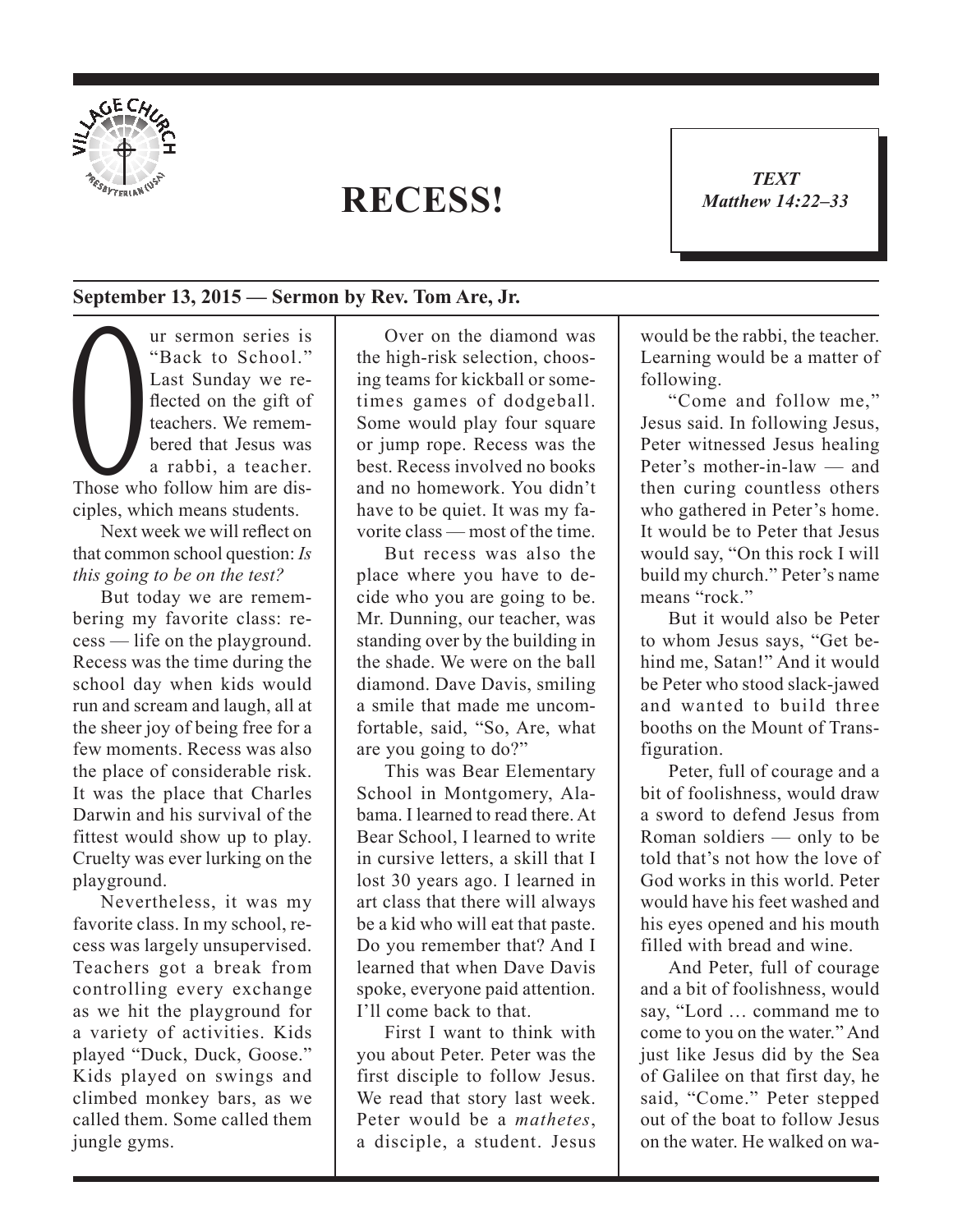ter, for a while, until he began to drown.

His story is a mixed bag of grace and fear; of courage and confrontation; of following and of running away; of dancing on the waves and of drowning. That's what following looks like for most of us.

Now let me tell you what I think this story is about and what it's not about. If I asked you, "How many of you have walked on water?" I doubt many of you would raise your hands. But you have all done this at one time or another. You have all walked on water, I'm convinced.

This is not a story about having magical powers to defy the powers of nature. If that is what this story is about, then what difference would that make in your life? No one is going to say, "Now if you really have faith, you can walk across the Missouri River." That's ridiculous. Christian faith in not about circus tricks, and to reduce this story to a circus trick belittles its real message.

If you read scripture with a careful eye, then you recognize that *water* symbolizes many things in scripture, but often it is a metaphor for chaos.

Remember the creation story? It says when the Spirit hovered over the waters, it was "formless void," chaos. Life was not possible. It would take an act of God to push back the chaos enough to make life possible.

At the other end of the Book, the book of Revelation, it says that in God's promised day, "the sea will be no more." John is not writing as a travel agent to declare that there is no ocean in heaven. That's not his point nor his knowledge. He is saying when God's promised day comes in all its fullness, the chaos that rules our lives will be destroyed.

This isn't a story about aquabatics. It is a story about following Jesus even when it is risky; even through the chaos, choosing to walk where he walks; even when the whole world says you can't walk that way and survive. Sometimes we dance on the waves, and sometimes we drown. But it is better to be out of the boat, to be out there with him.

This is why I have chosen to pair this text with our message on recess. Life on the playground is a good break in the academic schedule of the day. It's good exercise, and we all need exercise.

But there is learning that happens on the playground that doesn't happen in the classroom. When we are on the playground, we have to decide who we are going to be — which is why I tell you about Dave Davis.

Dave Davis was the cool kid in fourth grade. He was handsome, although we would not have known to use that word. He was funny. At recess, people would gather around Dave and bend over laughing. He was athletic, and stood half a head taller than the rest of us. He was cool. Everybody wanted to be Dave Davis.

Robert was also in my class. Robert was awkward. He was a little overweight and not very comfortable with himself. He had glasses that kept sliding down his nose. He was good at math, but he couldn't catch a ball and was slow of foot. He was quiet, but when he did speak, his voice betrayed an insecurity that made him vulnerable.

And then there was me. I was never cool, not by a long shot. But I wasn't particularly awkward. I was excessively bland. I was one of the crowd — one who would be remembered for no particular reason.

But it was my turn to pick someone to join our kickball team. And Davis said, "So, Are, what are you going to do?" There were three kids left: Robert and two girls. In fourth grade, no guy wants a girl to be chosen ahead of him for a game.

Dave Davis was just waiting to pounce on Robert for being picked after a girl or on me for picking Robert. I looked right at Robert and said, "I choose Carla." I knew Dave would ridicule one of us, so I chose Carla and threw Robert under the bus.

That's what happened, but the truth is I don't remember it. I can only tell you about it because a couple of years passed and things changed. Robert and I became friends. And in a moment of honest conversation, he told me of that day on the playground of Bear Elementary School. Some embarrassments last a long time. Some injuries are hard to shake.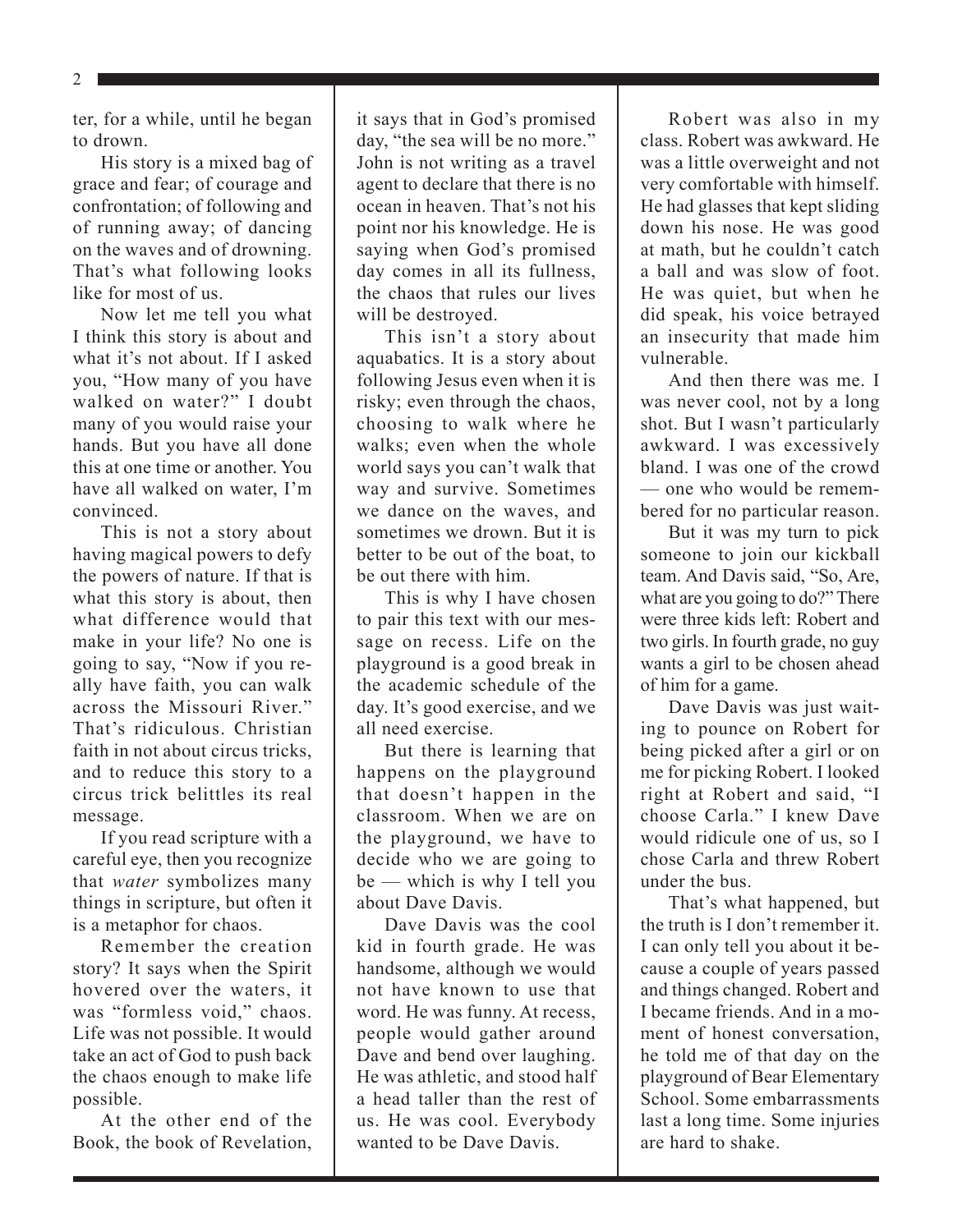I would like to tell you that I chose Carla out of some sense of empowering women, but that wouldn't be true. I would like to tell you that I didn't know that I hurt him, but I am sure I knew exactly what was happening. I just didn't care.

That's the thing about life at recess. You have to decide who you are going to be. Are you going to be one who cares for your neighbor or not?

That's why I need this story. It says when everything seems to be chaos, Peter, at least for a moment, had the faith, had the courage, to get out of the boat and walk in the same way Jesus would walk. It is possible to walk on water.

J.K. Rowling, the fabulously successful author of the Harry Potter books, says that one of the most profound experiences of her life happened in her 20s. She worked in the London office for Amnesty International. Amnesty International is a human rights organization.

Her work was to catalogue data for Africa. The data, it turns out, was the bits and fragments of testimony of lives that had been destroyed. She read handwritten letters narrating mass executions. She listened to the heartbreaking grief of those who had been tortured. She collected pictures of loved ones who had disappeared.

 She said every day she saw the evidence of what human beings would do to one another to gain and maintain power. It gave her nightmares. She said it was also at Amnesty International that she saw the clearest display of human goodness, as people labored tirelessly on behalf of the weak and forgotten to try to bring liberation.

She said, "Unlike other creatures on the planet, human beings can think themselves into other people's [lives]. This power is morally neutral. One might use such an ability to manipulate or control or to understand and sympathize."<sup>1</sup>

To say that from the words of our tradition, it is possible for human beings to love the neighbor as the self — which I now see is what Dave Davis was asking me: "Are, what are you going to do? Are you going to love your neighbor or throw him under the bus?"

In one way or another, the world asks us that question every day. And the way we respond, I think, is shaped by our choice to imagine what life is like for our neighbor.

His name was Aylan. We have all seen this toddler washed up on the shore because his daddy wanted him to grow up in a place free from war. It broke our hearts. So many have said, "That could have been my little boy."

Rowling was right; we could all imagine, to some degree, his father's grief. And it is that imagination that has moved some folks out of the boat to walk in the way of love to begin to help the helpless.

I see this in you every week. I see it on Tuesday mornings when the women are sharing conversation and machines are humming, sewing hats for little ones that they will never know; but they need them, so the work is done. They call it mission sewing. But I call it walking on water.

Pick any Monday when groceries are gathered and placed in back seats and wishes of "God bless you" are offered. You call it the food pantry, but I call it walking on water.

I see it when emails and phone calls are exchanged on Saturday afternoons as teachers are getting ready to teach. You call it Kids' Kingdom, but I call it walking on water.

It happens when volunteers open their homes at Christmastime for a college student from Malaysia or Kenya or perhaps Syria who can't get home for Christmas break — so she is living with you. You call it Christmas International House, but I call it walking on water.

It will happen five years from now. A young mother will be taking her child to kindergarten, and on the way, she will want to call Mark Williamson, the director of the De La Salle Education Center. She will want to make that call because this week she is bringing her infant to De La Salle; and while she is in algebra class, they are taking care of her child — and they are also helping her learn to become a better mother. She will not know you exist, but it is because of your generosity that she is going to make that call  $2$ 

You will call this our Signature Mission, but I say you have learned a bit about walking on water.